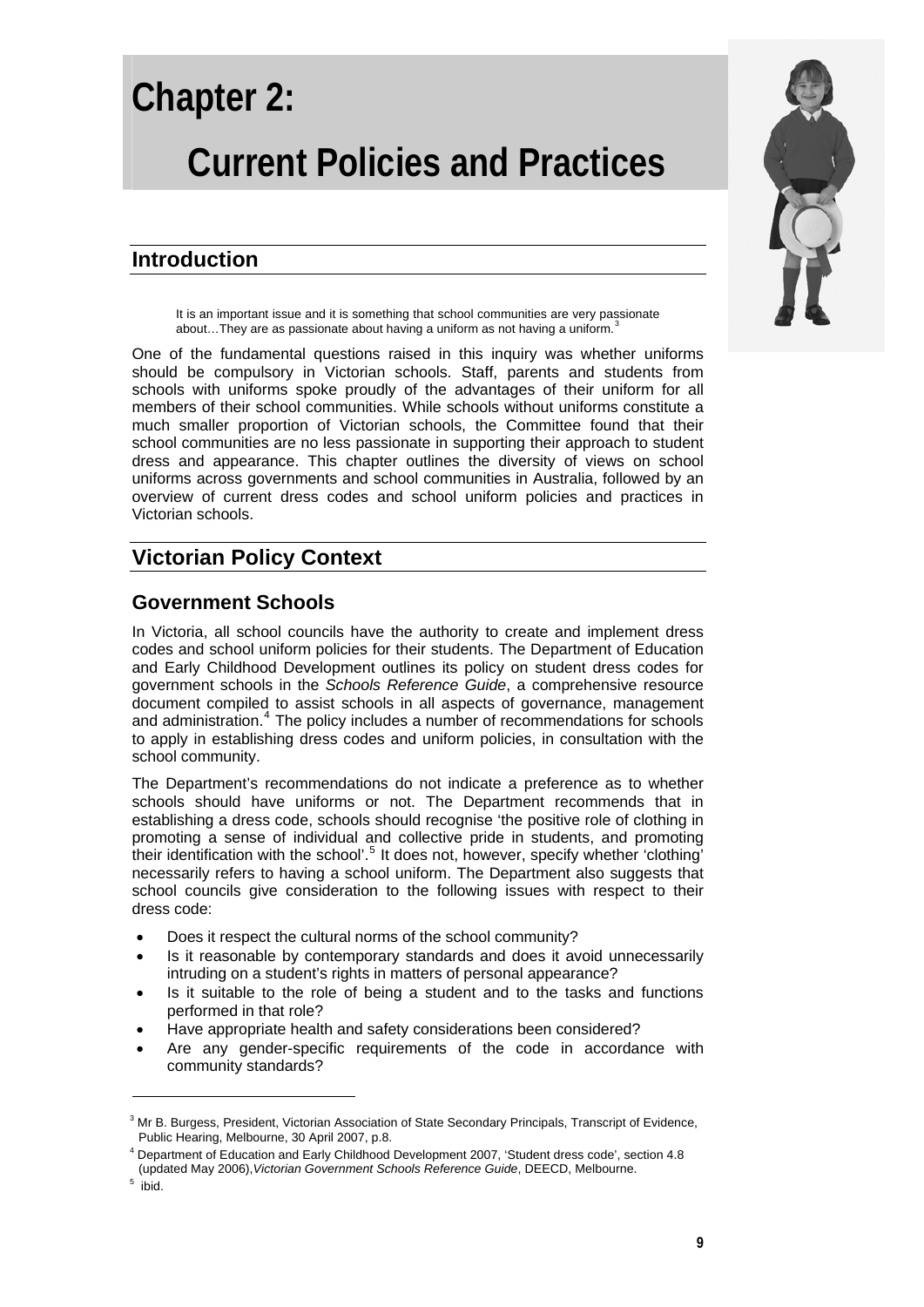**'Our college community strongly believes that student uniform is a very important element in the development of student culture, expectations and values. We would vehemently oppose any proposal to take away the right of government college communities to determine their own uniform requirements.'** 

Committee Survey

- Does it make some provision for individual expression through alternatives within overall garment requirements?
- Has it been made clear to parents/guardians and students prior to enrolment, thereby providing a basis of assent?
- Is it able to be met by all students?
- Will it be reviewed when circumstances change significantly?<sup>[6](#page-1-0)</sup>

The *Schools Reference Guide* encourages school councils to give careful consideration to the consultative process that will be undertaken with the school community in developing a dress code. It also provides general advice about aspects of the dress code's implementation, including: grounds for exemption required by law; appropriate measures for school uniform enforcement; and advice regarding the minimisation of risk in purchasing arrangements with school uniform suppliers.<sup>[7](#page-1-1)</sup>

The Committee believes that the Department's guidelines are an important resource for schools. For many schools, the dress code or school uniform policy may be considered a relatively minor aspect of school administration. The departmental guidelines both ensure that schools are aware of the important issues that need to be addressed in their dress codes and uniform policies and save schools time in researching these issues themselves. The Committee hopes that enhancements to these valuable guidelines will be one of the key outcomes of this inquiry.

## **Catholic Schools**

Requirements for dress codes and school uniforms in the Catholic school sector are determined by local school authorities within each of the four dioceses. In its written submission, the Catholic Education Commission of Victoria summarised the views of three of the four dioceses with respect to school uniforms. $8$ 

The Dioceses of Melbourne and Ballarat share the view that school uniforms and procedures to enforce them are the responsibility of individual schools. The submission notes that in the views of these dioceses, 'schools can be trusted to identify and implement a uniform policy that suits their culture/community'.<sup>[9](#page-1-3)</sup> The Diocese of Sandhurst notes that 'Mandatory school uniform policies enjoy widespread support within the diocese'.<sup>[10](#page-1-4)</sup> The submission does not include a statement from the Diocese of Sale.

## **Independent Schools**

Dress codes and school uniform policies in independent schools are determined by individual schools and their communities. The independent sector includes a very broad range of schools, including those with specific religious or philosophical perspectives and, as Mrs Sayers, Board Member, Association of Independent Schools of Victoria, noted, 'one size definitely does not fit all'.<sup>[11](#page-1-5)</sup> Entrusting school uniform choices to individual schools also reflects the independent sector's core values of choice, diversity and autonomy.<sup>[12](#page-1-6)</sup>

Mrs Sayers told the Committee that because dress codes and school uniforms are governed at a school level, these issues have not been discussed 'at board level'.[13](#page-1-7) However, the Association often provides advice to schools in response to

<span id="page-1-0"></span> $^6$  ibid.

 $<sup>7</sup>$  ibid.</sup>

<sup>&</sup>lt;sup>8</sup> Catholic Education Commission of Victoria Ltd, Written Submission, May 2007, p.1.<br><sup>9</sup> ibid n.1

<span id="page-1-3"></span><span id="page-1-2"></span><span id="page-1-1"></span> $9$  ibid., p.1.

<span id="page-1-4"></span> $10$  ibid., p.2.

<sup>&</sup>lt;sup>11</sup> Mrs E. Sayers, Board Member, Association of Independent Schools of Victoria, Transcript of Evidence, Public Hearing, Melbourne, 14 May 2007, p.32. 12 ibid.

<span id="page-1-7"></span><span id="page-1-6"></span><span id="page-1-5"></span>

 $13$  ibid., p.33.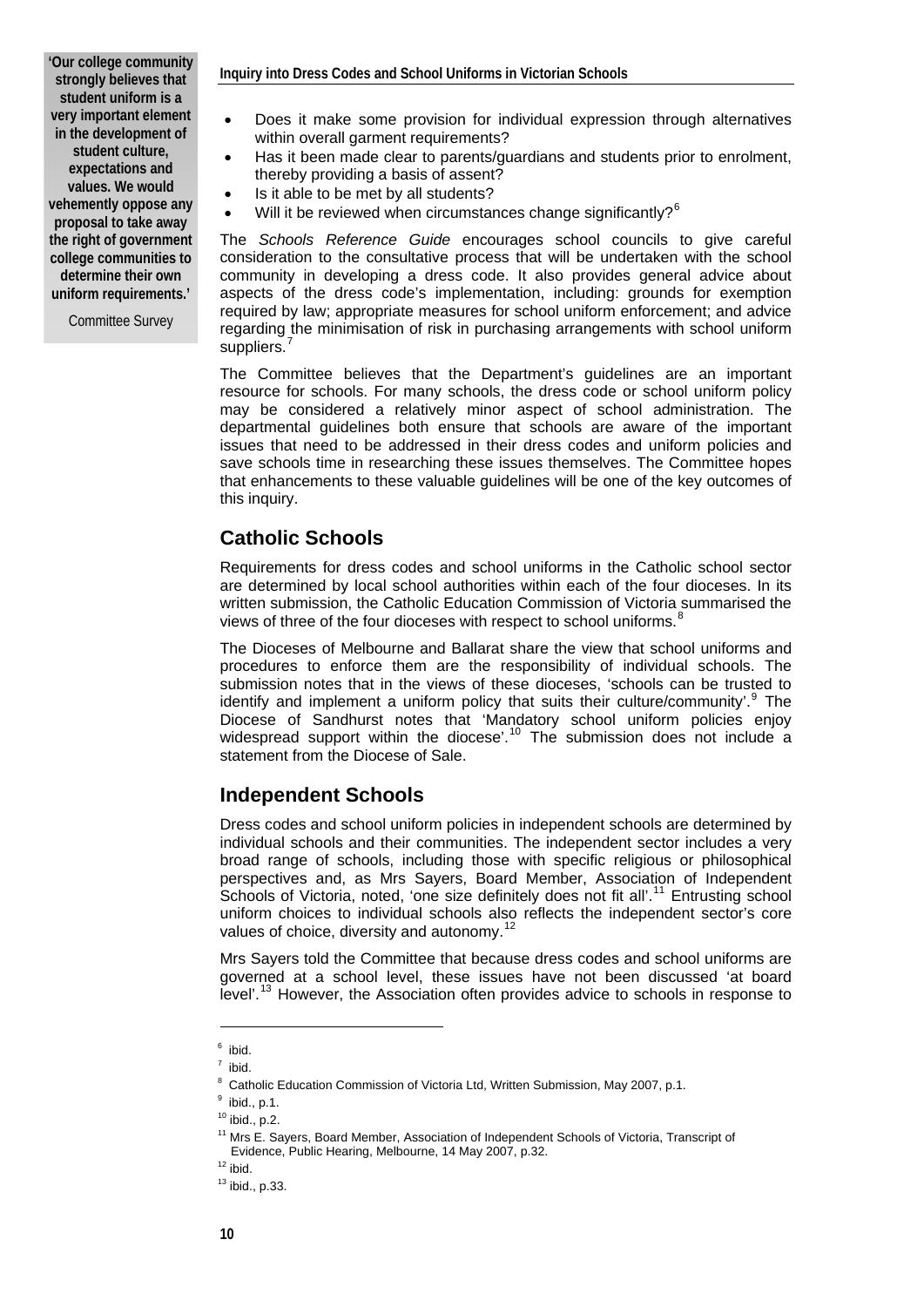queries about uniform policies, especially relating to compliance with relevant legislation. The Association also disseminates information to schools about any special guidelines that may exist for uniform policies, such as SunSmart options, or refers schools to the appropriate agencies.

# **Other Australian Jurisdictions**

Currently, the Northern Territory is the only jurisdiction in Australia to have a compulsory school uniform policy for government schools. On 25 July 2006, the NT Minister for Education announced a proposal for compulsory school uniforms for all preparatory to year 9 students (optional for senior students), to take effect from 2008. The policy is intended to minimise clothing cost burdens for parents, promote a positive image for schools and eliminate pressure on students to keep up with the latest fashion brands and trends.<sup>[14](#page-2-0)</sup>

Under the Northern Territory policy, each government school will develop a school uniform implementation plan in conjunction with parents and school councils. Plans must contain the following elements:

- a) a requirement that students wear an authorised school uniform;
- b) measures to address exceptional circumstances where a student is unable to comply; and
- c) measures to address health and safety considerations including sun protection, appropriate footwear and hats.<sup>[15](#page-2-1)</sup>

As part of their implementation plans, schools must also develop guidelines regarding:

- what constitutes the school uniform for the school:
- measures to encourage student compliance with the uniform policy (which must not extend to any student being precluded from attending school);
- a communications plan with details on providing information to and incorporating feedback from the school community;
- mechanisms to review the school uniform over time; and
- measures to deal with students not wearing the uniform.<sup>[16](#page-2-2)</sup>

In June 2007, four members of the Committee met with key representatives of the NT education community in Darwin, including the then Minister for Education, Hon Paul Henderson MLA (refer Appendix C). During their investigations, members of the Committee were advised that schools are approaching the implementation plans in very different ways. Interpretations range from general requirements allowing free choice of garments within specified colour schemes, to more prescriptive and traditional approaches. Even in mandating a compulsory school uniform, the Department has thus left ample scope for schools to implement the school uniform policy in the way that is most appropriate to their community.

The Committee found that other Australian jurisdictions have recently considered introducing compulsory school uniforms. In 2004, the then WA Education Minister Hon Alan Carpenter MLA, planned to make uniforms compulsory in Western Australian schools by 2006. However, this met with opposition from school and student bodies.<sup>[17](#page-2-3)</sup> In 2006, the ACT Department of Education and Training called for opinions on the proposed introduction of compulsory school uniforms,<sup>[18](#page-2-4)</sup> but has since continued to leave the decision whether to have a uniform to school

<span id="page-2-0"></span><sup>14</sup> Department of Employment, Education and Training 2007 (Northern Territory), *Policy SM-01.7: Compulsory School Uniforms T-9*, July 2007, DEET, Darwin, p.1. 15 ibid.

<span id="page-2-2"></span><span id="page-2-1"></span> $16$  ibid., p.2.

<span id="page-2-3"></span><sup>&</sup>lt;sup>17</sup> ABC News, 'School uniform plan draws criticism', 17 November 2004, Australian Broadcasting Corporation website, <http://www.abc.net.au/news/stories/2004/11/17/1245168.htm>, accessed on 7 November 2007.

<span id="page-2-4"></span><sup>&</sup>lt;sup>18</sup> Mr J. Stanhope MLA, Chief Minister, Australian Capital Territory, 'Minister Calls For Community Discussion on School Uniform Policy', *Media Release*, 15 February 2005.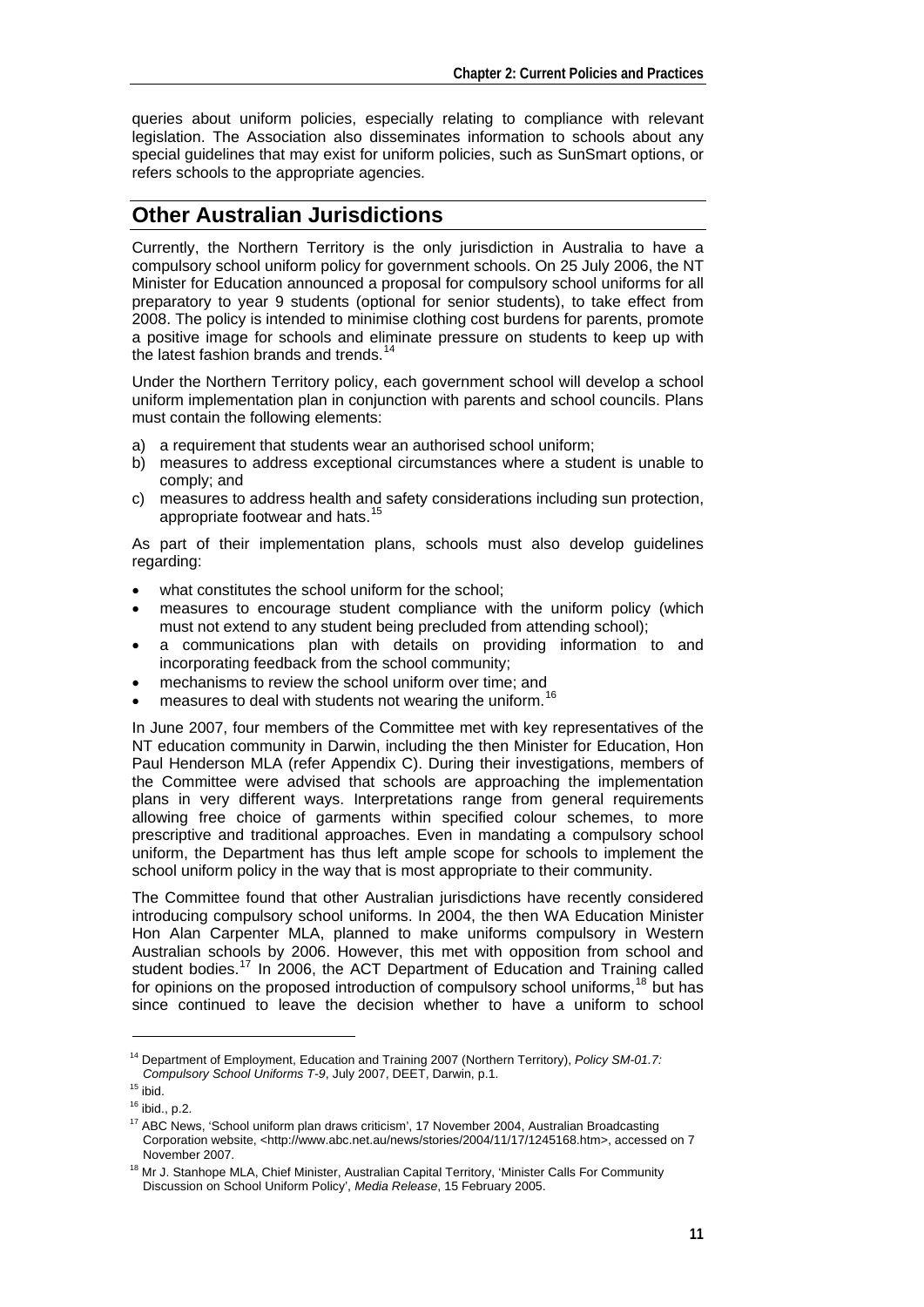communities.[19](#page-3-0) In Queensland, consultation for the *Education (General Provisions) Act* 2006, which provides for schools to determine their own uniform policies, also included consultation around whether compulsory uniforms should be introduced.<sup>[20](#page-3-1)</sup> Despite the attention the issue has received, no other jurisdiction has yet followed the Northern Territory in making school uniforms compulsory.

While most Australian jurisdictions leave it to schools and their communities to decide whether or not to have a school uniform, education departments have articulated their position on the issue in a variety of ways. Tasmania's policy statement, for example, explicitly states that wearing a school uniform is 'strongly encouraged'.<sup>[21](#page-3-2)</sup> The opening pages of the NSW and WA education departments' school uniform policy statements also seek to convince schools to adopt uniforms by listing the ways in which wearing a uniform will assist school communities.<sup>[22](#page-3-3)</sup>

Conversely, the SA Department of Education and Children's Services opens its school uniform policy by listing a range of options available to schools, including both uniform and uniform-free approaches. $2^3$  Similarly, the Queensland Department of Education, Training and the Arts explains in its policy statement that student dress codes 'may or may not include a school uniform'.<sup>[24](#page-3-5)</sup> As in Victoria, these education departments indicate a neutral position on the benefits of uniforms for school students. The Committee did not find any jurisdiction in Australia that indicated a preference in its policies for not having school uniforms.

Most Australian jurisdictions accompany their policy statements with guidelines to help schools develop dress codes and uniform policies in consultation with their communities. Currently, Tasmania and the Australian Capital Territory are the only jurisdictions that do not have guidelines available for dress codes and school uniforms, although relevant issues may be covered in other departmental policies, such as the Australian Capital Territory's school Sun Protection policy.<sup>2</sup> Queensland is the only jurisdiction in which detailed guidelines around school uniform policies have been legislated. $^{26}$  $^{26}$  $^{26}$ 

Table 2.1 offers a brief comparison of the departmental position on school uniforms in each state and territory.

<span id="page-3-0"></span><sup>&</sup>lt;sup>19</sup> Department of Education and Training (Australian Capital Territory), Written Submission, June 2007,<br>1.1

<span id="page-3-2"></span><span id="page-3-1"></span><sup>&</sup>lt;sup>20</sup> Department of Education, Training and the Arts (Queensland), Written Submission, May 2007, p.1. <sup>21</sup> Department of Education (Tasmania) website,

<sup>&</sup>lt;[http://www.education.tas.gov.au/school/parents/general/costs/uniforms>](http://www.education.tas.gov.au/school/parents/general/costs/uniforms), accessed on 11

<span id="page-3-3"></span>September 2007. 22 Department of Education and Training (New South Wales) 2004, *School Uniforms in New South Wales Government Schools*, DET, Sydney; Department of Education and Training (Western Australia) 2007, *Dress requirements for students in WA public schools*, Government of Western Australia, East

Perth. 23 Department of Education and Children's Services (South Australia) 2007, *Administrative Instructions* 

<span id="page-3-5"></span><span id="page-3-4"></span>*and Guidelines*, May 2007, DECS, Adelaide. 24 Department of Education, Training and the Arts (Queensland) 2007, *Policy SMS-PR-022: Student* 

<span id="page-3-6"></span><sup>&</sup>lt;sup>25</sup> Department of Education and Training (Australian Capital Territory) 2006, *Sun Protection Policy*, DET, Canberra. 26 *Education (General Provisions) Act* 2006 (Queensland).

<span id="page-3-7"></span>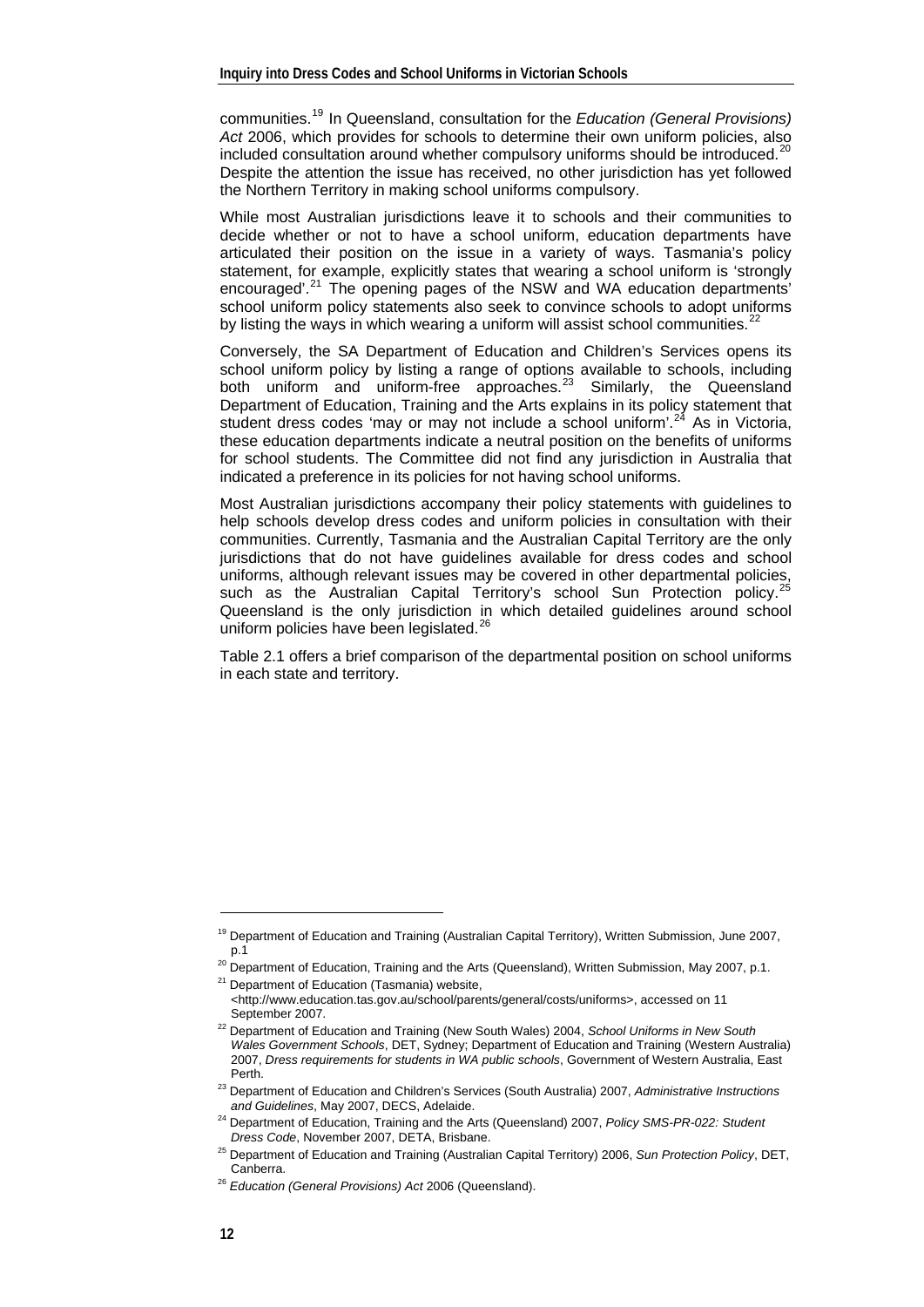| <b>State/Territory</b>              | <b>Position on uniforms</b>         | <b>Guidance provided for schools</b> |  |
|-------------------------------------|-------------------------------------|--------------------------------------|--|
| <b>Australian Capital Territory</b> | No guidelines<br>Uniforms supported |                                      |  |
| <b>New South Wales</b>              | Uniforms supported                  | Guidelines provided                  |  |
| <b>Northern Territory</b>           | Uniforms compulsory                 | Guidelines provided                  |  |
| Queensland                          | <b>Neutral</b>                      | Guidelines and legislation           |  |
| South Australia                     | <b>Neutral</b>                      | Guidelines provided                  |  |
| Tasmania                            | Uniforms supported                  | No quidelines                        |  |
| <b>Victoria</b>                     | <b>Neutral</b>                      | Guidelines provided                  |  |
| Western Australia                   | Uniforms supported                  | Guidelines provided                  |  |

**Table 2.1: Comparison of approaches to school uniform policies across Australia** 

Source: Compiled by the Education and Training Committee, 2007.

Enforcement of school uniform policies is the area where most states and territories provide the strongest guidance. All jurisdictions that provide guidelines place limitations on the sanctions principals can apply for breaches of dress codes or school uniform policies. While the exact wording varies, the common intent is that sanctions which exclude students from learning, including suspension and expulsion, are prohibited. Western Australia and Queensland add that sanctions which may damage a student's career prospects, such as negative comments in school reports, are not permitted.<sup>[27](#page-4-0)</sup> In general, education departments throughout Australia encourage schools to seek compliance with school uniform policies through 'positive reinforcement', not punishment.

Most government policies also provide guidance regarding the laws, policies and regulations that schools need to consider in developing a dress code or school uniform policy. Typically, these include anti-discrimination and equal opportunity legislation and laws, policies and regulations relating to health and safety. While some states, including Victoria, provide an overview of how these laws might apply to school uniform policies, others, such as Queensland and South Australia, simply provide a list of relevant legislation.

Communication and consultation with school communities are further areas in which most education departments provide some guidance. Guidelines relating to consultation typically seek to ensure that a wide variety of stakeholder groups within the school community are given a say in the development and review of a school uniform policy. New South Wales and Queensland also require that school uniform policies are actively communicated to parents and readily available to be viewed at any time.

Some departmental guidelines for school uniforms also provide advice regarding costs and purchasing arrangements. In Western Australia, for example, schools are asked to ensure that the cost of the uniform is 'within reasonable limits'.<sup>[28](#page-4-1)</sup> The South Australian guidelines make explicit reference to poverty as a common reason for not having a dress code and urge schools to be sensitive to the needs<br>of disadvantaged students in providing financial support or exemptions.<sup>29</sup> Some of disadvantaged students in providing financial support or exemptions.<sup>21</sup>

<span id="page-4-0"></span> $27$  Department of Education and Training (Western Australia), Written Submission, May 2007, p.2; Department of Education, Training and the Arts (Queensland) 2007, *Policy SMS-PR-022: Student* 

<span id="page-4-1"></span>*Dress Code*, November 2007.<br><sup>28</sup> Department of Education and Training (Western Australia) 2007, *Dress requirements for students in WA public schools*, Government of Western Australia, East Perth, p.2.

<span id="page-4-2"></span><sup>&</sup>lt;sup>29</sup> Department of Education and Children's Services (South Australia) 2007, *Administrative Instructions and Guidelines,* May 2007, DECS, Adelaide, p.107.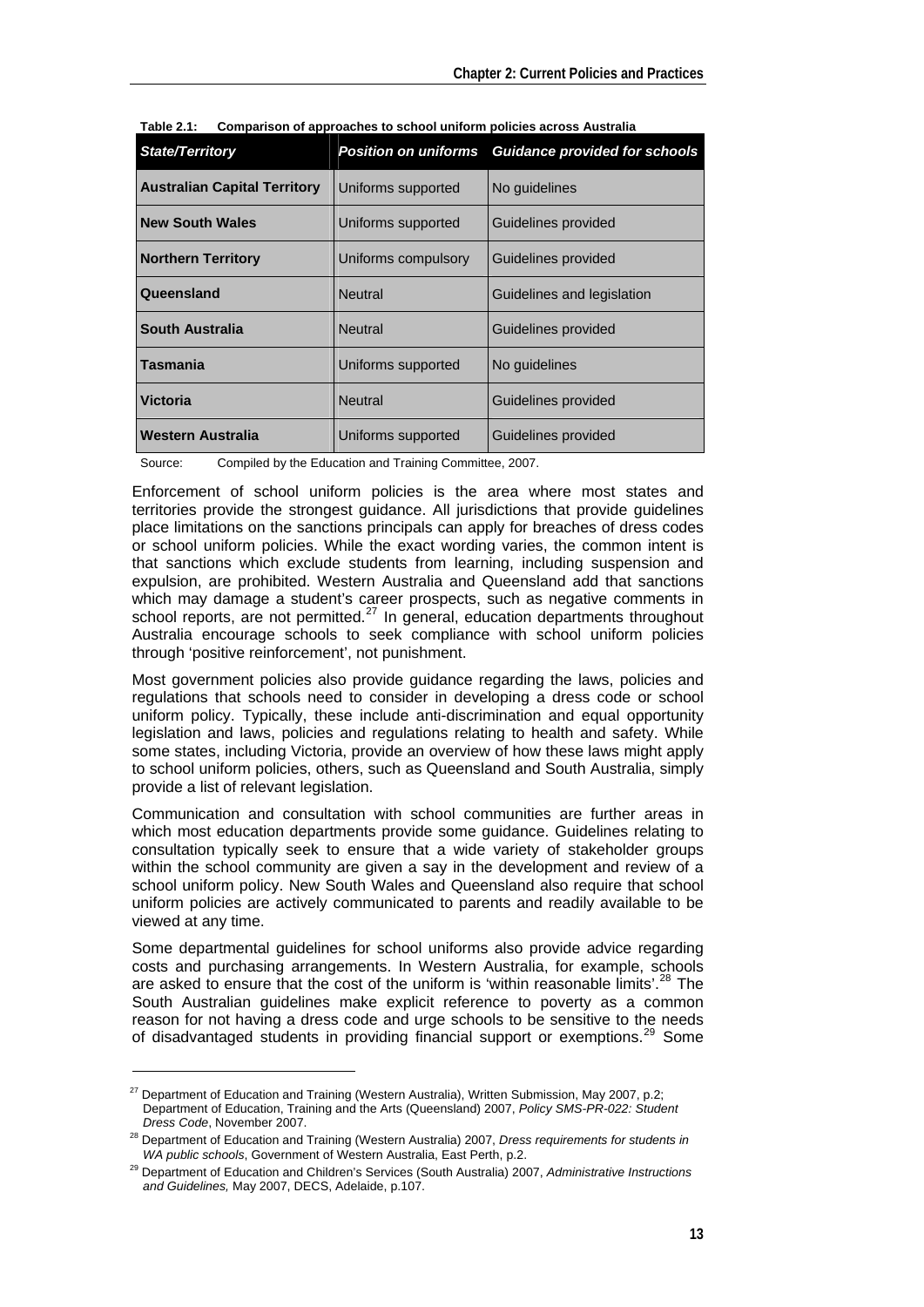**'The wearing of school uniform has a positive influence on how the community perceives the College and is certainly one of the first things that is noticed by a visitor. If worn well and properly policed it helps to promote a positive image of not only the students but also the school.'** 

Lyndhurst Secondary College

states, including South Australia, New South Wales and Queensland, require schools to comply with specific guidelines and regulations relating to government purchasing.

Most departmental policy statements also provide advice to help schools cope with diversity in their student populations, including grounds on which certain students may be exempted from compliance with uniform policies. Permissible grounds for exemption typically include ethnic or religious background and physical disabilities or health conditions. In South Australia, specific mention is made of additional groups in the student body who may require special consideration, including adult and itinerant students.

Education departments throughout Australia therefore show consensus, in general terms, about the areas in which schools require guidance with respect to dress codes and uniform policies. However, they vary considerably in their priorities and prescriptiveness. While the Committee has not identified any one uniform policy in Australia as exemplary or fully comprehensive, it has noted worthwhile elements across the range of government policy documents within Australia.

# **To Have a School Uniform or Not?**

Victorian schools are charged with the responsibility of determining a dress code or school uniform policy that will reflect the needs and preferences of their particular community. In doing so, schools must assess the pros and cons of the available options, beginning with the decision whether to have a uniform or not. The key arguments relating to the potential benefits of school uniforms raised in evidence to this inquiry, together with one of the many examples to support each argument, are outlined below.

# **Benefits of Having a School Uniform**

engenders a sense of pride and belonging in the school

The cultural impact and sense of pride in one's school cannot be overlooked. Also, the kids look good and they know it. $31$ 

• creates an atmosphere conducive to learning

As a teacher with over 20 years experience, I have found that a pupil, correctly wearing a school uniform (ie shirt tucked in etc) in a school that enforces this code, 'somehow' is much more attentive to their school work, more polite and courteous to teachers and<br>fellow students.<sup>[32](#page-5-2)</sup>

• reduces competition between students, and bullying on the basis of clothing

It offers less opportunity for bullying, in the sense that everybody looks the same, so there is none of the, 'We look better than you and therefore we're better than you.<sup>13</sup>

all students feel equal

The school uniform is a good way of making students feel equal to their peers, they don't have to worry about having the best jeans or shoes, all students can come to school feeling comfortable that everyone wears the same outfit.<sup>[34](#page-5-4)</sup>

reduces the need for parents to buy expensive clothing

Children request fashion and surf brands etc where there is a choice of clothing and this comes at a high price tag. $\frac{3}{5}$ 

<span id="page-5-0"></span> $30$  ibid.

<span id="page-5-1"></span> $31$  Principal, quoted by Mr B. Burgess, President, Victorian Association of State Secondary Principals,<br>Transcript of Evidence, Public Hearing, Melbourne, 30 April 2007, p.3.

<span id="page-5-2"></span><sup>&</sup>lt;sup>32</sup> Mr P. Moore, Teacher, Written Submission, March 2007, p.1.

<span id="page-5-3"></span><sup>&</sup>lt;sup>33</sup> Mr B. Burgess, President, Victorian Association of State Secondary Principals, Transcript of Evidence,<br>Public Hearing, Melbourne, 30 April 2007, p.2.

<span id="page-5-5"></span><span id="page-5-4"></span><sup>&</sup>lt;sup>34</sup> Heywood and District Secondary College, Written Submission, May 2007, p.1.  $1.35$  Spartan School Supplies Pty Ltd, Written Submission, May 2007, p.1.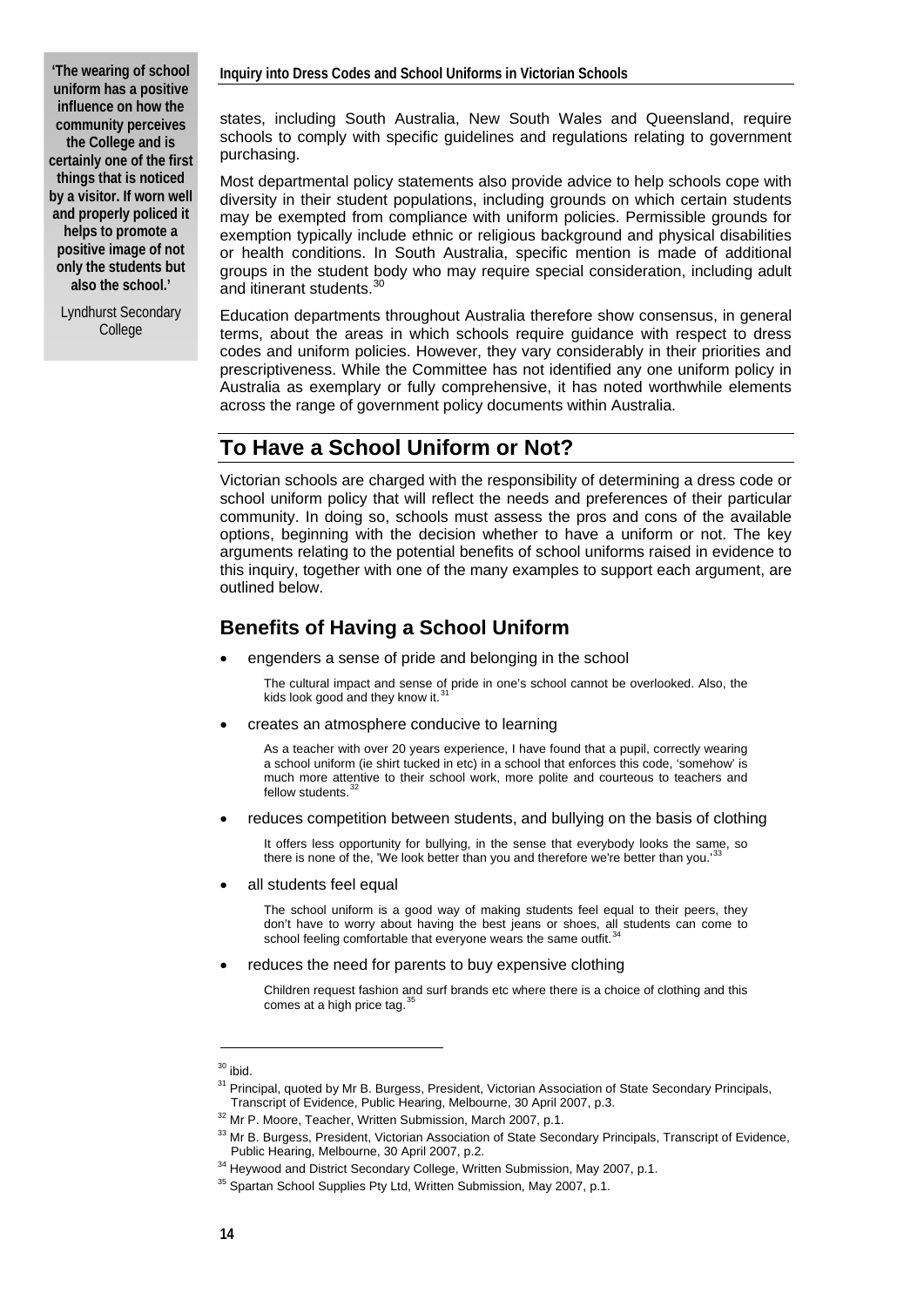#### • eliminates dilemmas about what to wear to school

It helps present a positive image to the community and in preventing students from being subjected to peer pressure about what they and the potential stress of choosing new clothes everyday.

• offers quality, durable clothing to parents at reasonable costs

The provision of a college uniform makes it cheaper for parents to provide appropriate and durable clothing for their children to wear to school.<sup>3</sup>

#### • encourages students to attend to personal presentation

School uniforms engender a sense of respect for self. They set a tone amongst students and in wearing them they reflect a sense of pride in one's own appearance, of being organised and self-disciplined in preparations for the school day.<sup>3</sup>

makes students easier to identify at school and on excursions

It makes it easier to identify genuine students, as well as those are who not part of the community, and thus to protect the students from undesirable influences.

• attracts enrolments to the school

It is evident, schools are using their image as part of their strategic marketing campaigns to attract new students. Given parents have a choice in deciding where to send their children to school…uniforms and the overall presentation of the schools have become integral to making their final decisions.<sup>4</sup>

• ensures students are dressed safely and appropriately for school activities

A compulsory dress code means there is a way of ensuring students come dressed appropriately and practically for the activities they undertake during the day.<sup>4</sup>

helps students prepare for employment.

Adherence with school uniform policy reflects possible future workplace expectations and reinforces positive behaviour.

## **Benefits of Not Having a School Uniform**

• empowers students to make choices and take responsibility

It promotes the development of personal responsibility because students choose what they wear, rather than have a uniform enforced upon them [and] contributes to the creative space necessary for children to develop to their full potential.

lets students express their individuality

It is about letting children develop as individuals, about children learning that not everyone dresses the same, that not everyone thinks the same. They need to express themselves in many ways, through hairstyles and colour, body piercing and body art, music and clothes.

supports inclusion by encouraging diversity

The absolute diversity and range of student styles, the number of sub-cultures that coexist peacefully seems to allow virtually all students to find a niche.

• creates a vibrant and colourful school environment

<span id="page-6-3"></span>

<span id="page-6-0"></span><sup>&</sup>lt;sup>36</sup> Victorian Student Representative Council, Written Submission, June 2007, pp.1-2.<br><sup>37</sup> Lyndale Secondary College Council, Written Submission, June 2007, p.1.<br><sup>38</sup> Heywood and District Secondary College, Written Submis

<span id="page-6-1"></span>

<span id="page-6-2"></span>

<span id="page-6-6"></span><span id="page-6-5"></span><span id="page-6-4"></span><sup>&</sup>lt;sup>41</sup> Hampton Park Primary School, Written Submission, June 2007, p.1.<br><sup>42</sup> Respondent, Education and Training Committee, *Dress Codes and School Uniforms in Victorian*<br>*Schools Survey*, August – September 2007.

<span id="page-6-7"></span><sup>&</sup>lt;sup>43</sup> Ms M. Pledger, Representative, Parent Association, Princes Hill Secondary College, Transcript of Evidence, Public Hearing, Carlton North, 31 July 2007, p.4.

<sup>&</sup>lt;sup>44</sup> Ms M. A. Rosenthal, Parent, Written Submission, May 2007, p.1.

<span id="page-6-9"></span><span id="page-6-8"></span><sup>45</sup> Sandringham College, Written Submission, June 2007, p.2.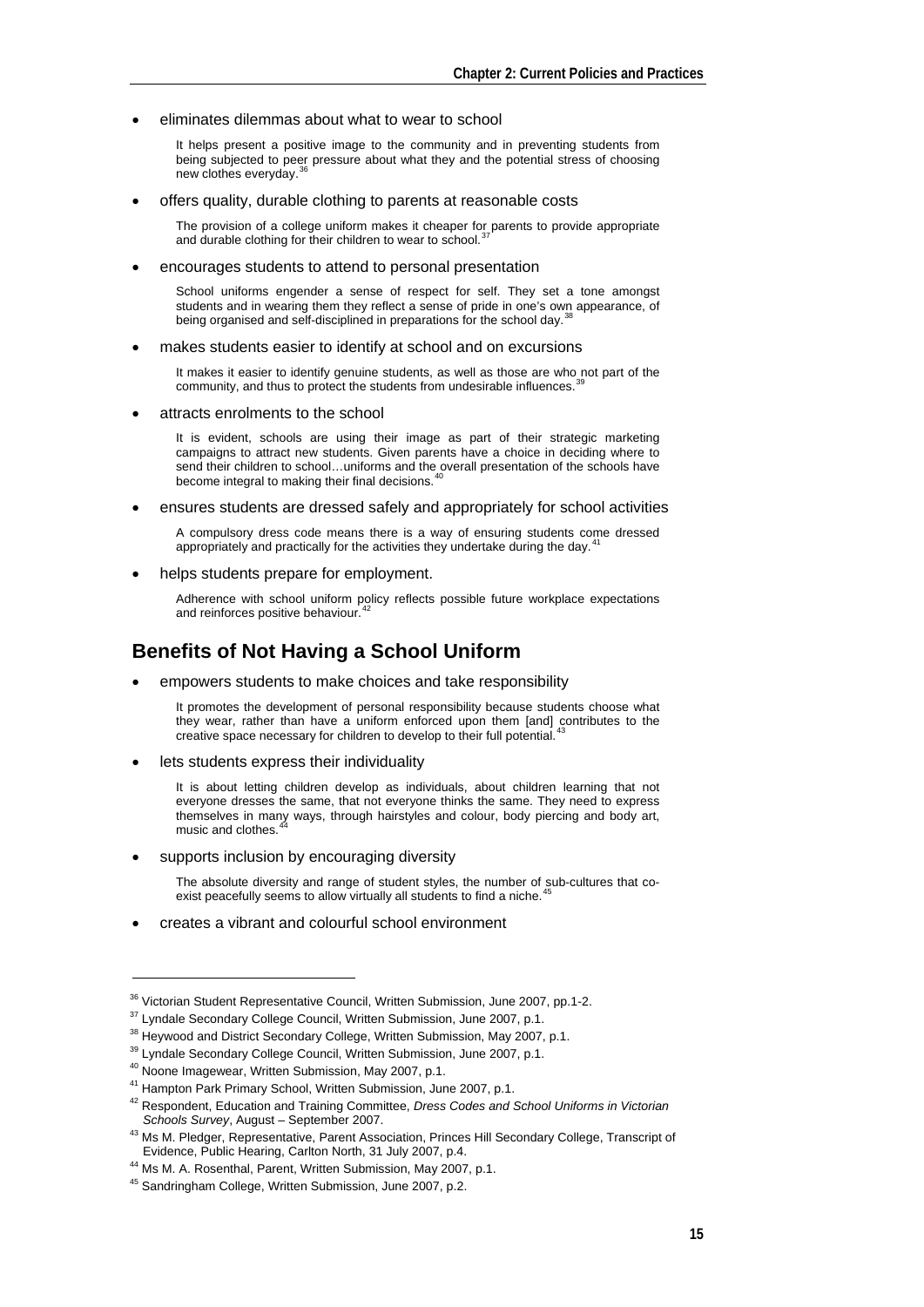I think our school is filled with bright, colourful, imaginative young things and some of them express their personalities with an amazing dress sense, but you know most of them wear sensible, comfortable clothes and shoes because what you wear is not who you are...

• teaches students not to make judgements on the basis of clothing

…you do not need a uniform to take pride in your school because students should not be judged on their appearance but on their behaviour and their choices.<sup>4</sup>

• eliminates the need for parents to buy expensive school uniforms

… school uniforms in primary school are usually more expensive than a similar item bought without a school logo; you tend to go through a number of tops and pants, particularly with boys, as they tend to be destroyed fairly quickly. Those that aren't, are<br>grown out of just as fast.<sup>[48](#page-7-2)</sup>

removes the need to spend teacher time on enforcement of a school uniform

Having no uniform generally allows the teachers to concentrate on other more important issues rather than whether a particular student is wearing the correct colour socks or<br>shirt.<sup>[49](#page-7-3)</sup>

improves teacher–student relationships

The School strongly fosters a culture of cooperative education that respects diversity of all kinds, encourages a harmonious relationship between teachers and students to be established and maintained throughout all grades, and cultivates self-discipline and responsibility in students.

• improves student engagement with school

No uniform takes away one of the biggest reasons students have to hate school.<sup>[51](#page-7-5)</sup>

supports a student-centred school environment

 …uniform reduces an emphasis on differentiated learning and customising curriculum because it values uniformity. It gives adults an excuse to overlook the individual and<br>their needs for a differentiated learning program.<sup>[52](#page-7-6)</sup>

The Committee commends contributors on both sides of the debate for the strength and sincerity of their arguments. It is clear to the Committee that the vast majority of Victorian schools, whether they have a uniform or not, have based their decision on reasoned consideration of what they feel is best for their school community. It is therefore the Committee's view that it would not be appropriate to expect Victorian schools to conform to a compulsory school uniform policy.

**Recommendation 2.1:** That decisions regarding dress codes and school uniform policies remain the responsibility of school councils, in consultation with their communities.

# **Types of Dress Codes and School Uniform Policies**

Developing a dress code or school uniform policy does not stop with the decision about whether or not a uniform is to be worn. One of the key findings of the inquiry was the enormous variation between schools as to what it means to have, or not to have, a uniform. For some schools, a school uniform refers to garments that may be chosen by the student, as long as they conform to school colours. Other schools permit a wide range of student choice for most items, but also require some specific garments carrying the school logo. For schools with more stringent

<sup>46</sup> Princes Hill Secondary College, Written Submission, May 2007, p.7.

<span id="page-7-1"></span><span id="page-7-0"></span><sup>&</sup>lt;sup>47</sup> Ms A. Richardson, Year 6 Student, Spensley Street Primary School, Transcript of Evidence, Public Hearing, Legislative Council Chamber, Melbourne, 6 September 2007, p.7. 48 Eltham High School Council, Written Submission, May 2007, p.2. 49 ibid., p.1.

<span id="page-7-3"></span><span id="page-7-2"></span>

<span id="page-7-4"></span><sup>&</sup>lt;sup>50</sup> Merri Creek Primary School Council, Written Submission, June 2007, p.2.

<span id="page-7-5"></span><sup>&</sup>lt;sup>51</sup> Princes Hill Secondary College, Written Submission, May 2007, p.8.

<span id="page-7-6"></span><sup>&</sup>lt;sup>52</sup> Dr D. Warner, Principal, Eltham College of Education, Written Submission, May 2007, p.1.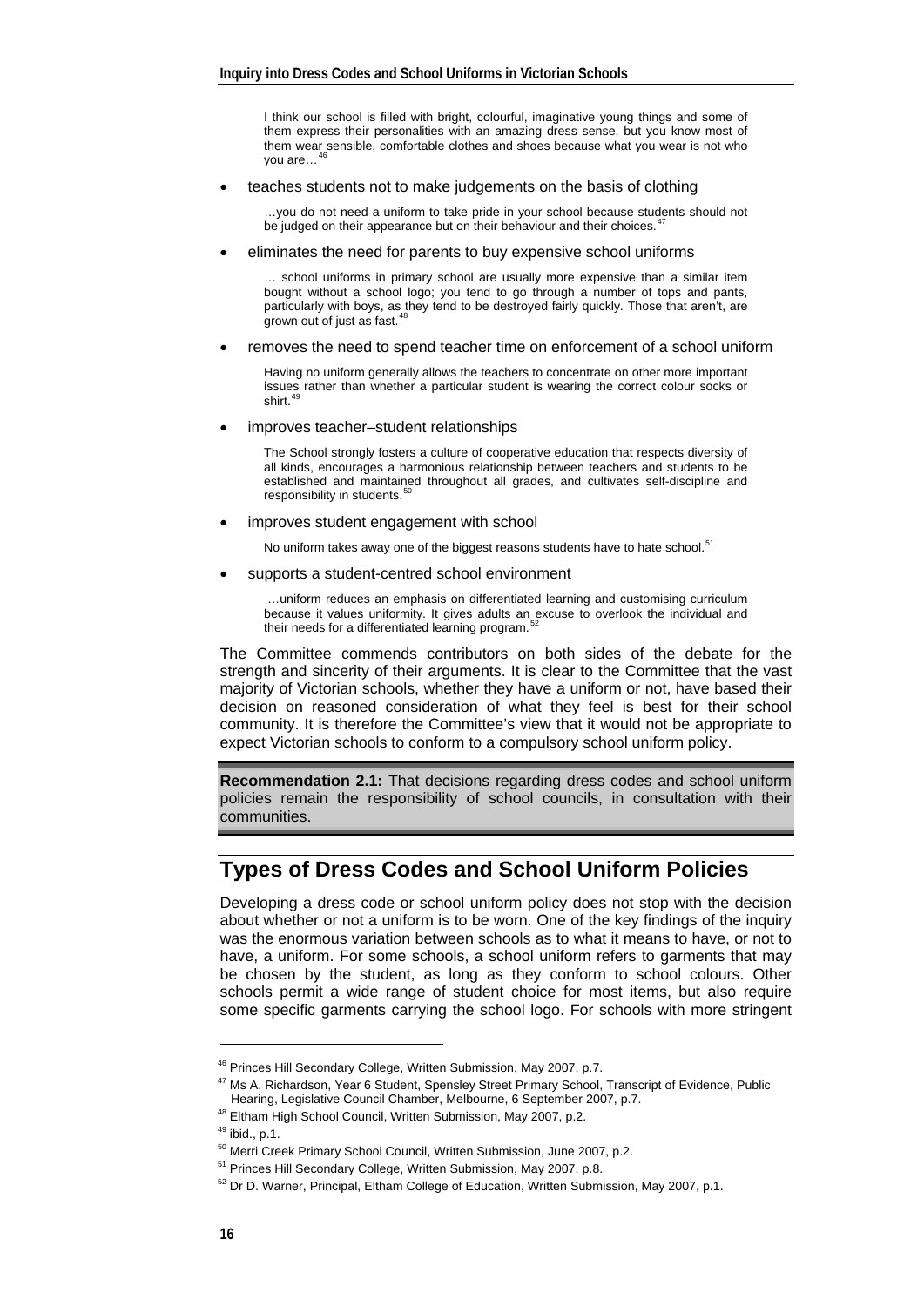school uniform policies, all students are required to wear a complete set of specified garments, many of which are badged with the school logo. A large number of schools, especially in the primary sector, have optional school uniforms available to their students.

Figure 2.1 shows the types of uniform policies in Victorian schools, as represented in data from the Committee's survey. Full compulsory uniforms are by far the most common type of policy (72.8%), followed by a basic compulsory uniform with limited specifications such as school colours or some items with the school logo (12.4%) and an optional uniform (7.2%). Only 5.7 per cent of schools have no uniform or a general dress code only.

Of the schools which ticked 'Other', all but two did so because they have a compulsory uniform for some year levels in the school, but no uniform for senior students. The remaining schools were a technical college (which indicated that its only clothing regulation is for safety equipment to be worn in workshops) and a school that only requires students to wear a uniform during excursions.  $54$ 



**Figure 2.1: Types of student dress codes and school uniform policies in Victorian schools (%) (2007)** 

Source: Education and Training Committee, *Dress Codes and School Uniforms in Victorian Schools Survey*, August – September 2007.

Figure 2.2 shows the different types of dress codes and school uniform policies across the Catholic, government and independent sectors. Full compulsory uniforms are in place in nearly all Victorian Catholic schools (96.1%) and are least common in government schools (55.3%). However, nearly one quarter of government schools (23.8%) have a basic compulsory uniform (limited specifications for clothing, such as wearing schools colours or some items with a school logo) and many others have an optional uniform that students can choose to wear (14.7%). The proportion of students choosing to wear a uniform in schools where it is optional to do so varies greatly; in some instances, nearly all students choose to wear the optional uniform and in other examples, very few students choose to do so. Independent schools have the highest proportion of schools with general dress codes, or no uniform.[55](#page-8-2)

<span id="page-8-0"></span><sup>53</sup> Education and Training Committee, *Dress Codes and School Uniforms in Victorian Schools Survey*, August – September 2007.<br> $54$  ibid.

<span id="page-8-1"></span>

<span id="page-8-2"></span> $55$  ibid.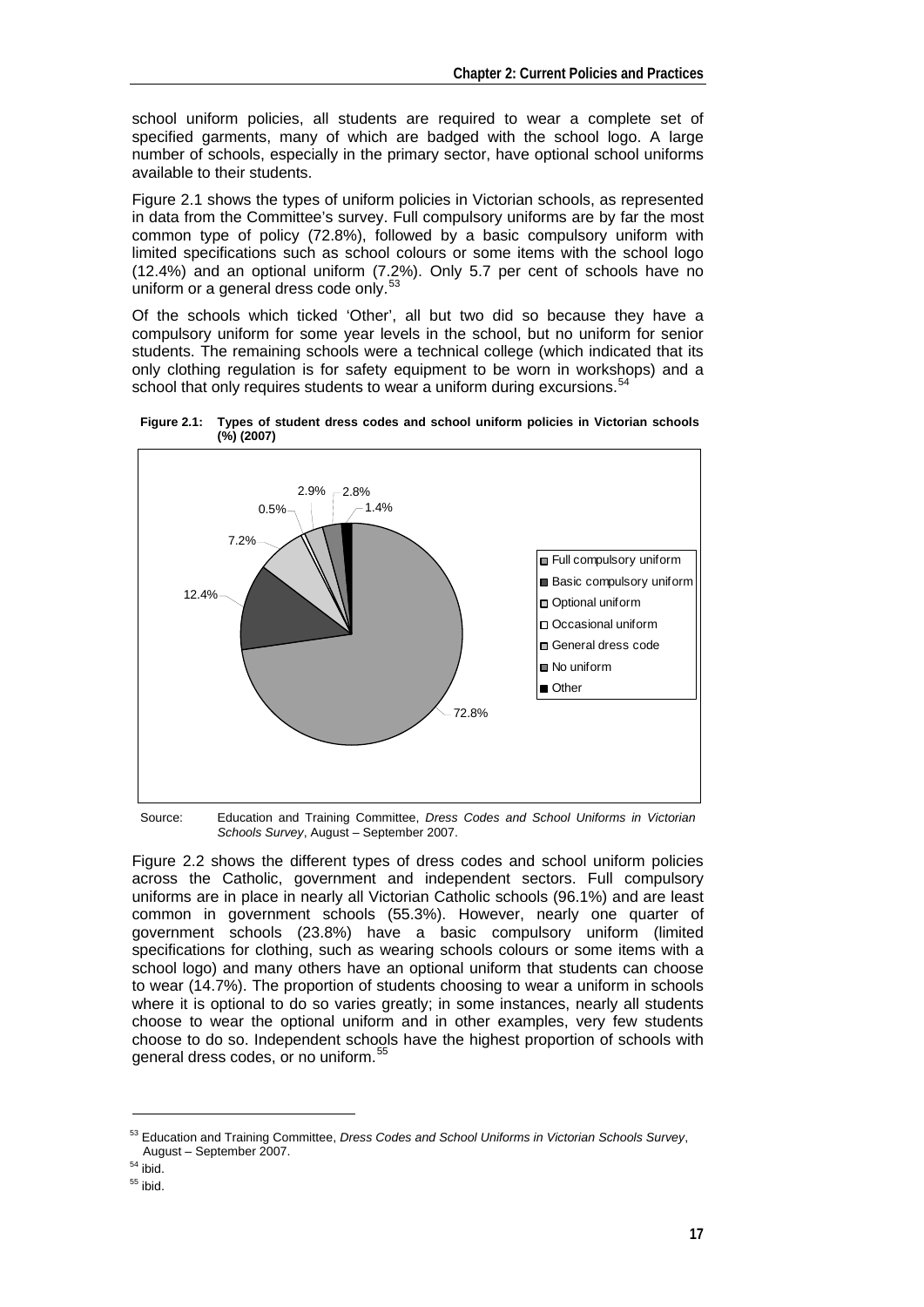

**Figure 2.2: Types of student dress codes and school uniform policies in Victorian schools, by sector (%) (2007)** 



Figure 2.3 shows the different types of dress codes and uniform policies across the different levels of Victorian schools: primary, secondary, primary and secondary, and special schools. The differences are less marked between the levels than between the sectors, but there is nevertheless a clear increase in the proportion of schools with a compulsory uniform, as the age of the students increases. Special schools are by far the least likely to have compulsory uniforms, but the majority do have a uniform available, often on an optional basis.<sup>[56](#page-9-0)</sup>



**Figure 2.3: Types of student dress codes and school uniform policies in Victorian schools, by level (%) (2007)** 

Source: Education and Training Committee, *Dress Codes and School Uniforms in Victorian Schools Survey*, August – September 2007.

<span id="page-9-0"></span> $56$  ibid.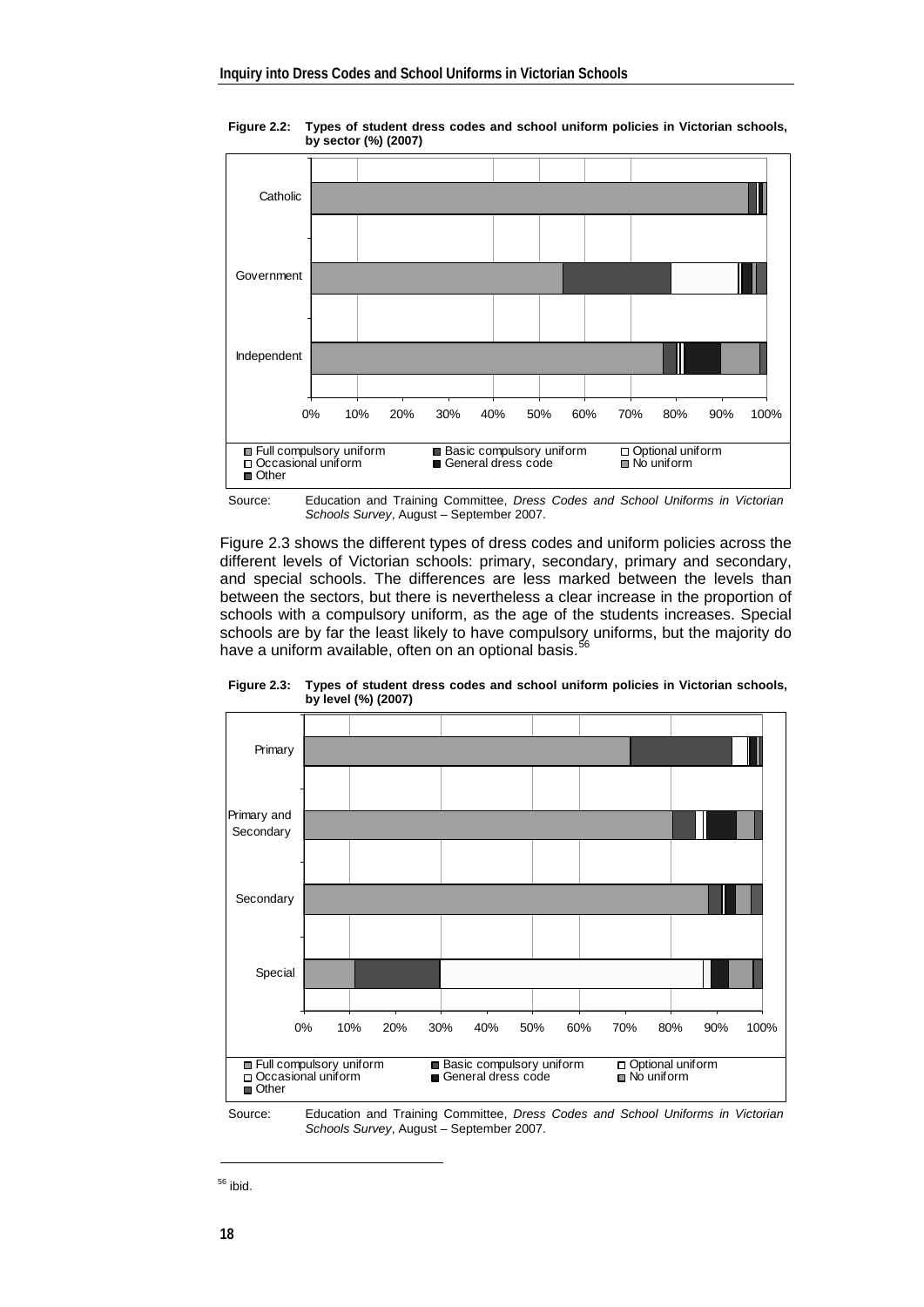The survey also revealed a correlation between the type of school uniform policy and the socioeconomic background of students. Schools with high numbers of students receiving the Educational Maintenance Allowance are the least likely to have compulsory uniforms. The Committee found no significant differences between the types of dress codes and uniform policies adopted by regional and metropolitan schools.<sup>[57](#page-10-0)</sup>

# **Characteristics of Dress Codes and School Uniform Policies**

In developing a uniform policy, schools must determine a number of general requirements. These relate to what the uniform comprises; when it should be worn; how it should be worn; who should wear it; and any requirements relating to aspects of student appearance other than clothing. The Committee found wide variations across all of these elements.

## **What to Wear**

Typically, the most significant purpose of any school uniform policy is setting out what students are required to wear. Table 2.2 lists the types of garments that are currently included in Victorian school uniforms, based on the Committee's analysis of a sample of 60 school uniform policies.<sup>[58](#page-10-1)</sup> The sample identified a wide range of compulsory and optional combinations of the items shown below.

| Beanie                 | Jacket              | School bag     | Sports socks       |
|------------------------|---------------------|----------------|--------------------|
| Belt                   | Jumper              | Shirt          | Spray jacket       |
| <b>Blazer</b>          | Kilt                | Shoes          | Sun protective hat |
| <b>Blouse</b>          | Lab coat/goggles    | Shorts         | Swimwear           |
| Bomber jacket          | Mouthguard          | Skirt          | Tie                |
| Cap                    | Netball skirt       | Skivvy         | Tights             |
| Craft/Technology apron | Pinafore            | 'Skort'        | Trackpants         |
| Culottes               | Polar fleece jacket | Socks          | <b>Trousers</b>    |
| <b>Dress</b>           | Polo shirt          | Sports bag     | T-shirt            |
| Dress hat              | Raincoat            | Sports cap/hat | Vest               |
| Gloves                 | Rugby top           | Sports jacket  | Windcheater        |
| Hair accessories       | <b>Runners</b>      | Sports jumper  | Winter jacket      |
| Iron-on emblem         | Scarf               | Sports shorts  |                    |

**Table 2.2: Garments and other items included in Victorian school uniforms** 

Source: Education and Training Committee analysis of 60 school uniform policies and price lists, October 2007.

As Table 2.2 demonstrates, today's school uniforms include a broad range of formal and non-traditional garments and accessories. The Committee heard mixed opinions as to whether a 'traditional' or less formal design is preferable. In the Committee's survey, one principal commented that the introduction of a more formal uniform transformed the culture of the school:

We moved to a more formal uniform code from a basic one. The tone of the school lifted, attitudes from staff, parents and students improved. It had an amazing uplifting effect.

Western Australia is the only Australian jurisdiction in which an opinion on the design of school uniforms is expressed in departmental policy. In opening the

<span id="page-10-0"></span> $57$  ibid.

<span id="page-10-1"></span><sup>&</sup>lt;sup>58</sup> Education and Training Committee analysis of 60 school uniform policies and price lists, October

<span id="page-10-2"></span><sup>2007. 59</sup> Respondent, Education and Training Committee, *Dress Codes and School Uniforms in Victorian Schools Survey*, August – September 2007.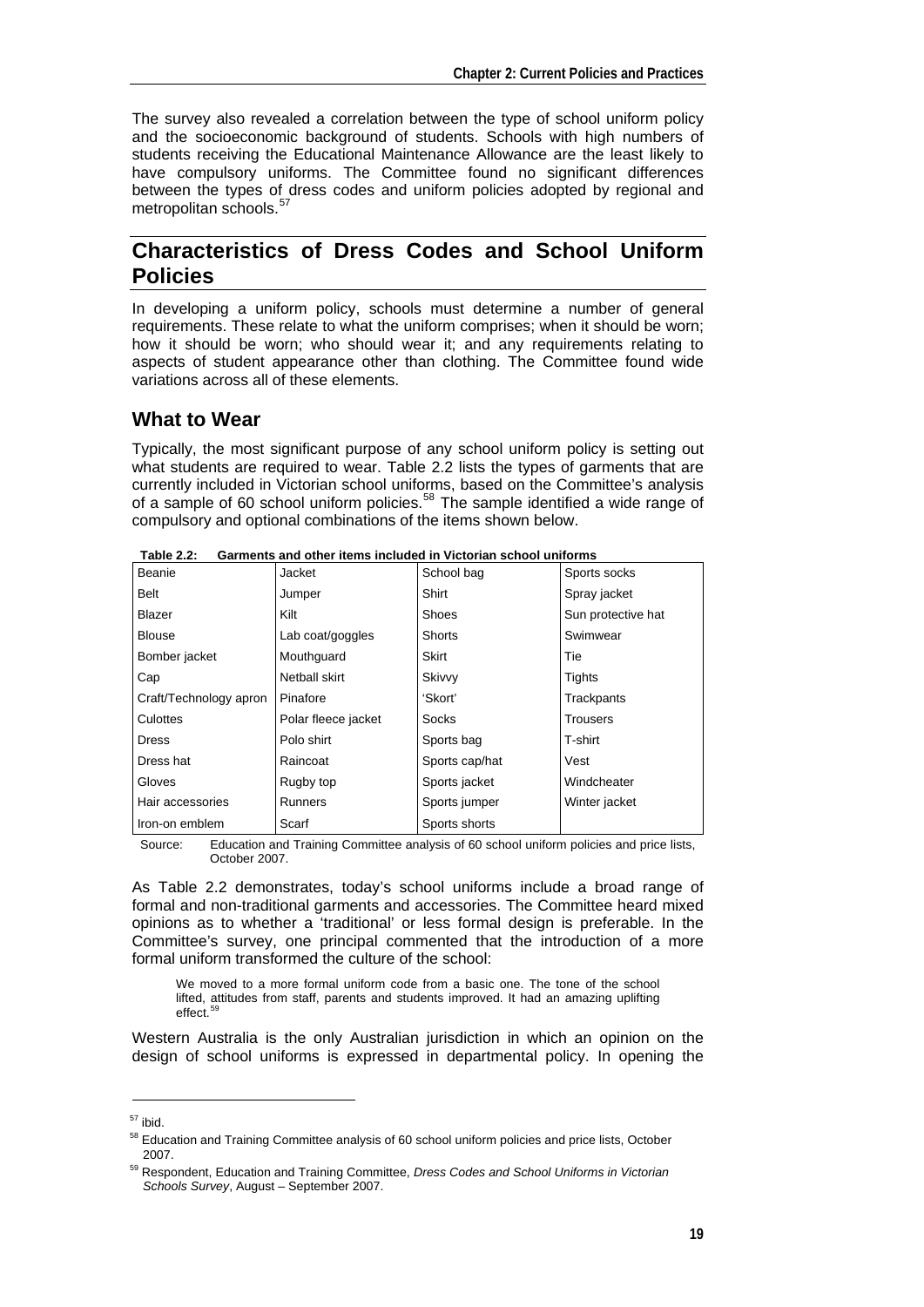**'Catholic primary schools, by and large, don't seem to have huge issues over uniform. They are neat, functional and provide a strong sense of school identity. Catholic schools in other states have some pretty fancy uniforms. The Victorian schools are more functional than dressy which I think is a good thing.'** 

Committee Survey

Department of Education and Training's policy statement on school dress requirements, Minister for Education and Training, Hon Mark McGowan MLA, urges government schools to choose traditional styles of uniform to uphold their reputations:

Traditional styles of uniform will play an important part in keeping up the strong reputation of public schools and ensuring parents continue to send their children to public schools.

On the other hand, Victorian schools with less formal uniforms proudly defended their decision. In a public hearing, one primary school student told the Committee that her school's decision to choose a 'non-traditional uniform' is supported by parents and students as modern, economical, and convenient.<sup>[61](#page-11-1)</sup> In a written submission, year 10 students from Braybrook College also supported their school's current uniform design:

If we get blazers and ties, we will become like a private school. We don't think we should try and be something we're not.

The sample of Victorian school uniform policies examined by the Committee confirmed that more traditional uniform items, including blazers and ties, are currently most commonly associated with independent and Catholic schools.<sup>[63](#page-11-3)</sup>

The Committee also found variations in policies and practices in schools that have a general dress code. Some dress codes include broad requirements, such as 'neat and tidy' or 'nothing offensive'.[64](#page-11-4) Some dress codes make statements about fashion and branding, such as 'clothing without aggressive images or expensive fashionable labels'<sup>[65](#page-11-5)</sup> or clothing without 'brands, slogans or company symbols'. Other dress codes ban specific items of clothing, such as thongs.<sup>[67](#page-11-7)</sup> Like school uniform policies, dress codes generally reflect the values of the school community. The link between values and school uniforms is particularly apparent in independent schools founded on a particular philosophy or belief system. In accordance with the specific aesthetic of the Steiner movement, for example, Little Yarra Steiner School specifies light, bright colours, natural fibres and no designs/logos larger than what can be covered by a hand.<sup>[68](#page-11-8)</sup> Religious schools also often use their school dress code as a means of promoting the specific dress standards of their religion or culture.

The Committee believes that every school has a unique set of values and beliefs that will guide the selection of a school uniform, although they will not always be as clearly articulated as in the above examples. When 125 Victorian students gathered at Parliament House for a public hearing for this inquiry, the Committee was pleased to observe the diversity in student appearance. The Committee was also impressed by the pride with which all students represented their school in their attire, whatever type of dress code or uniform policy they were following. The Committee therefore supports the Victorian Department of Education and Early

<span id="page-11-0"></span><sup>&</sup>lt;sup>60</sup> Department of Education and Training (Western Australia) 2007, *Dress requirements for students in WA public schools*, Government of Western Australia, East Perth.

<span id="page-11-1"></span><sup>&</sup>lt;sup>61</sup> Ms H. Lessing, Year 6 Student, Benalla Primary School, Transcript of Evidence, Public Hearing, Legislative Council Chamber, Melbourne, 6 September 2007, p.18.

<span id="page-11-2"></span><sup>&</sup>lt;sup>62</sup> Students of 10C English, Braybrook College, Written Submission, May 2007, p.3.

<span id="page-11-3"></span><sup>&</sup>lt;sup>63</sup> Education and Training Committee analysis of 60 school uniform policies and price lists, October

<sup>2007. 64</sup> Respondents, Education and Training Committee, *Dress Codes and School Uniforms in Victorian* 

<span id="page-11-4"></span>*Schools Survey*, August – September 2007.<br><sup>65</sup> Cockatoo Montessori School website, <http://cockatoomontessori.vic.edu.au>, accessed on 26

<span id="page-11-6"></span><span id="page-11-5"></span>November 2007.<br><sup>66</sup> Respondent, Education and Training Committee, *Dress Codes and School Uniforms in Victorian*<br>*Schools Survey*, August – September 2007.

<span id="page-11-8"></span><span id="page-11-7"></span><sup>&</sup>lt;sup>67</sup> Croydon Community School, Written Submission, June 2007, p.1.<br><sup>68</sup> Little Yarra Steiner School, Written Submission, May 2007, p.1.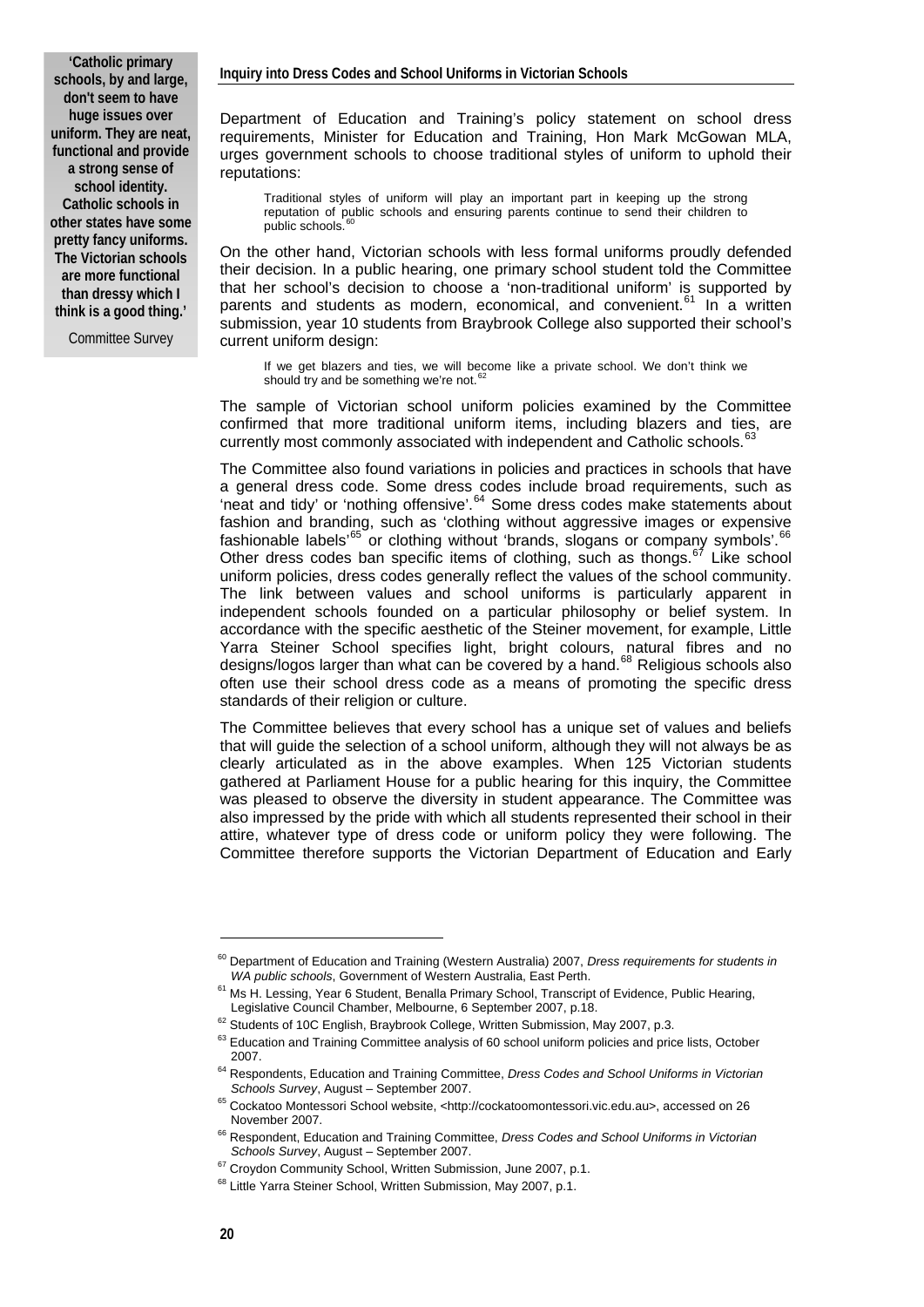Childhood Development's guidelines, in saying that a dress code or school uniform should 'reflect the values of its particular school community'.<sup>[69](#page-12-0)</sup>

# **How and When it Should be Worn**

A school uniform policy may also set rules relating to how a garment should be worn. As one parent noted on Parents Victoria's online discussion forum, simply prescribing school uniform items is not sufficient to ensure compliance:

Students are notorious for corrupting uniform…having a compulsory one does not ensure that it will be worn correctly.

Common examples of regulations relating to how a uniform is worn include shirts being tucked in, skirts being a prescribed length, or torn clothing being mended or replaced.

The Victorian Department of Education and Early Childhood Development's guidelines advise schools about the times at which a dress code or uniform policy is likely to apply:

The code usually applies during school hours, while travelling to and from school, and when students are engaged in school activities out of school hours.<sup>7</sup>

The Committee nevertheless found substantial variation in the actual application of school uniform policies, both in government and non-government schools. For example, the Committee is aware of two schools in which uniforms are only compulsory for students representing the school on excursions.<sup>7</sup>

It is also very common for schools to have different uniforms for summer and winter. For some schools, the dates on which these uniforms must be worn are fixed. For others, the summer and winter uniforms simply provide a wider range of options, allowing students to choose the clothing that is most comfortable at any time of year.

# **Who Should Wear it**

Schools must also determine to whom their dress code or school uniform policy applies. In some schools, uniforms apply only to students at certain year levels. The Committee's survey found six schools that exempt senior secondary students from wearing uniforms and one P–12 school in which the uniform is only compulsory after Year 5. For some schools, all students are required to wear the uniform throughout their schooling, but the design changes as students move through the year levels.  $73$ 

A particularly contentious issue raised in the inquiry was whether dress codes and school uniform policies should also apply to teachers and other school staff. The Committee's survey found that 43.8 per cent of Victorian schools have some form of written dress code for their staff, either setting out general or specific standards of dress. A small number of schools even have specific uniforms that their staff are required to wear. In many other schools (43.6%), staff dress codes are 'implicit'; that is, staff are expected to conform to certain standards in their attire, but these standards are not documented.<sup>[74](#page-12-5)</sup>

<span id="page-12-0"></span><sup>&</sup>lt;sup>69</sup> Department of Education and Early Childhood Development 2007, 'Student dress code', section 4.8<br>(updated May 2006). Victorian Government Schools Reference Guide. DEECD. Melbourne.

<span id="page-12-1"></span><sup>&</sup>lt;sup>70</sup> Ms B. Mackay, 'Should school uniforms be compulsory?', Parents Victoria online forum, 10 September

<sup>2007,</sup> Parents Victoria website, <http://www.cybertext.net.au/pv/discussion.htm>.<br><sup>71</sup> Department of Education and Early Childhood Development 2007, 'Student dress code', section 4.8

<span id="page-12-3"></span><span id="page-12-2"></span><sup>(</sup>updated May 2006),*Victorian Government Schools Reference Guide*, DEECD, Melbourne. 72 Respondents, Education and Training Committee, *Dress Codes and School Uniforms in Victorian Schools Survey*, August – September 2007. 73 ibid.

<span id="page-12-5"></span><span id="page-12-4"></span><sup>74</sup> Education and Training Committee, *Dress Codes and School Uniforms in Victorian Schools Survey*, August – September 2007.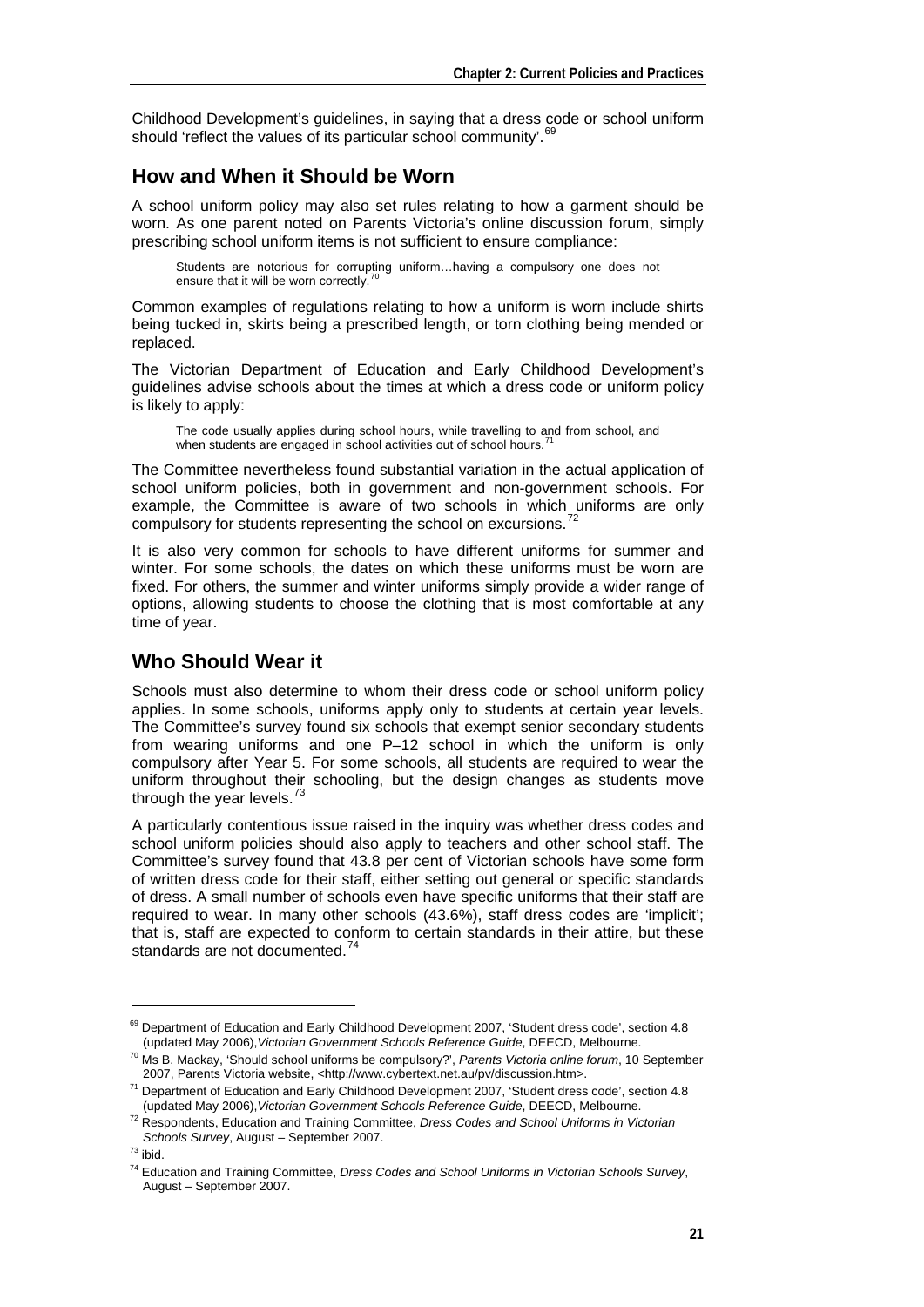The Committee found that staff dress codes vary across the Catholic, government and independent sectors (Figure 2.4).



**Figure 2.4: Types of staff dress codes in Victorian schools, by sector (%) (2007)** 

Source: Education and Training Committee, *Dress Codes and School Uniforms in Victorian Schools Survey*, August – September 2007.

Independent (65.3%) and Catholic schools (53.0%) are more likely than government schools (27.1%) to have written dress codes for staff. These codes are most specific in independent schools. No significant differences were found between staff dress codes across primary and secondary schools, regional and metropolitan schools, or schools with students from higher and lower socioeconomic backgrounds.

The following comments from the Committee's survey give some indication of the diversity of approaches taken by schools to staff dress codes:

Currently our teachers have the option to purchase school jackets or polo shirts, but that is not compulsory. All teachers are provided with a badge with the school number in navy and gold for easy identification.

It is specified that we do not wear jeans and that male teachers are encouraged to wear a shirt and tie. If this is not comfortable they are requested to wear shirt and tie for specific occasions....We have discussed professional dress as a staff, and have decided that clothing for women needs to be modest - no low tops, nor skin obvious between pants and tops.

We have only introduced a polo jacket with the school logo this week...I would love to have a fitted suit or uniform for staff however find it hard to get agreement.

It is not as yet written but staff have chosen to wear a professional uniform that complements school colours, and this has been well accepted by the school community.

One comment in the survey provided an example of staff dress standards in an Islamic school:

We provide the staff with an Abaya [garment covering the whole body except face, feet and hands], to wear on top of their clothes.<sup>7</sup>

Another school in the survey did not see the need for staff dress standards at all:

Our staff do not have a dress code, it is not something that we require, they all come to work appropriately dressed.

1

 $77$  ibid.

<span id="page-13-0"></span><sup>75</sup> Respondents, Education and Training Committee, *Dress Codes and School Uniforms in Victorian Schools Survey*, August – September 2007. 76 ibid.

<span id="page-13-2"></span><span id="page-13-1"></span>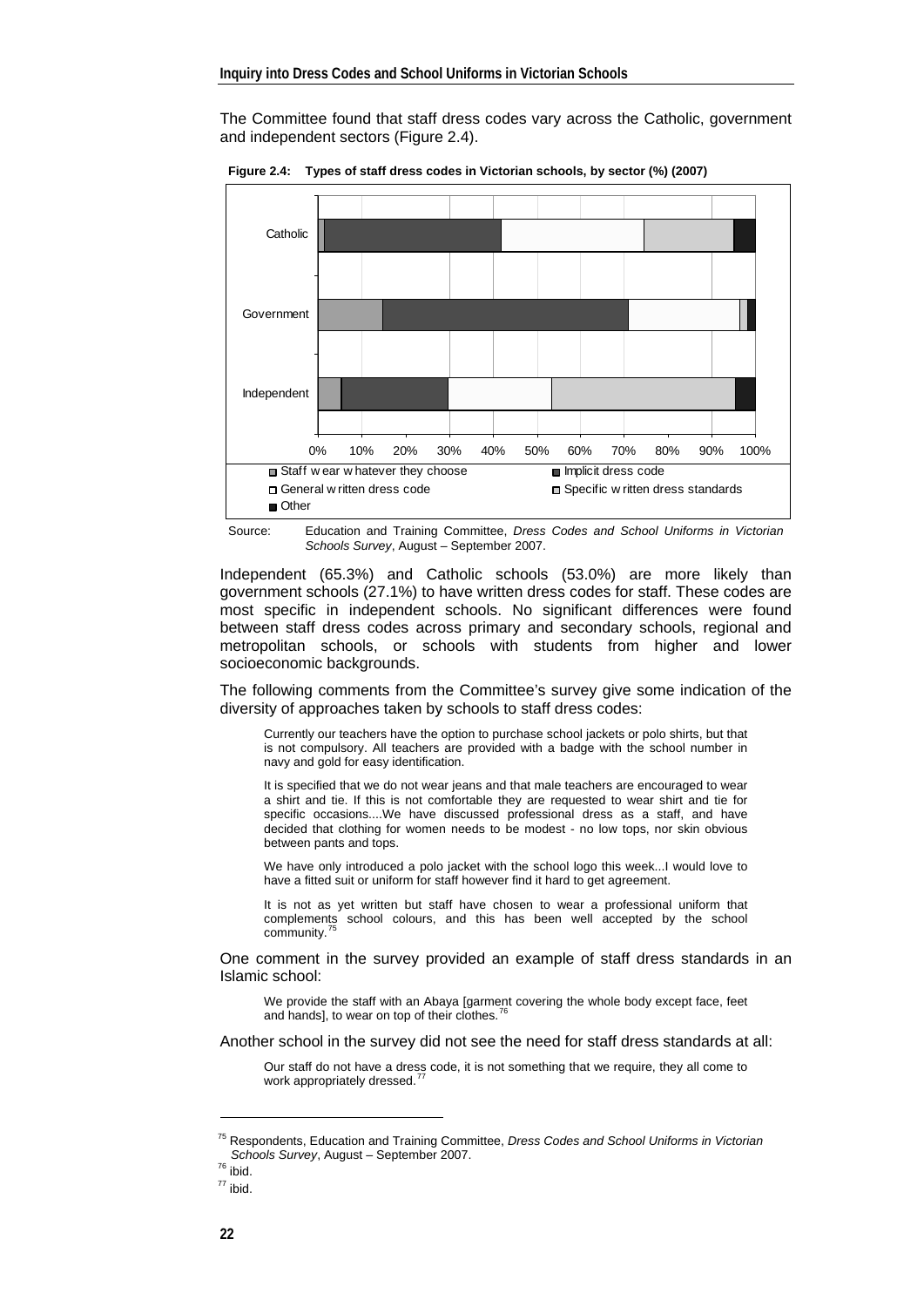The idea of a dress code or uniform policy for teachers received mixed reactions from the students who gave evidence to this inquiry. While some students felt that it was 'about time' teachers were made to adhere to a dress code, others supported the view that teachers are already maintaining appropriate standards in their clothing.[78](#page-14-0) For Ms Morgan Pumpa, Year 10 Student, Collingwood College, self-expression through clothing is just as important for teachers as it is for students:

I think teachers at Collingwood College are just as bold as students in the way they dress. They are just as great as the students at expressing their opinions.<sup>[79](#page-14-1)</sup>

The Committee observed that like student dress codes, policies for staff dress tend to reflect the particular set of values of the school community.

Four principals commented in the Committee's survey that they would like to see clearer guidelines about what teaching staff can wear at school. In a written submission, Mr John Gow, Principal, Mont Albert School, described the specific issues he has dealt with regarding appropriate clothing for teaching staff:

This year already I have had to suggest to female teachers that I don't believe singlet tops and thongs are professional dress. To males I have had to suggest that beach shorts, sandals and collarless t-shirts are not professional dress.

In the survey, one principal noted an apparent decline in standards of staff presentation and the difficulty that principals face in confronting staff about their attire:

It would be helpful if there were some guidelines for teacher dress code as I believe that these have decreased dramatically during my teaching career. As principal, I find this one of the most difficult issues to deal with – teachers sometimes see this as subjective on my part.<sup>[81](#page-14-3)</sup>

The Committee notes that the issue of professional clothing can be very personal and sensitive, and believes that clear guidelines or policies determined at a school level may help reduce the likelihood that differences in opinion will occur between employees and school administrators.

It is not within the scope of this inquiry to address staff dress codes as a separate issue. However, it is worthwhile to note that many of the issues discussed in the following chapters may apply to dress codes for staff, as well as for students. This may be especially true for health and safety policies, such as sun protection; and anti-discrimination issues, such as gender equity and clothing with religious significance. As a number of contributors to the inquiry noted, staff attire may have an 'unspoken' but significant influence on students' attitudes and appearance. The Committee therefore believes that schools should encourage staff to demonstrate the values reflected in their student dress codes and uniform policies.

**Recommendation 2.2:** That the Department of Education and Early Childhood Development's guidelines encourage schools to consider standards for staff dress and appearance during the development and review of dress codes and school uniform policies.

## **Other Aspects of Student Appearance**

Neither dress codes nor school uniform policies are necessarily confined to what students can or must wear. Most schools make rules about other aspects of student appearance, including hair length, style and colour; facial hair; jewellery;

<span id="page-14-0"></span><sup>&</sup>lt;sup>78</sup> Transcript of Evidence, Public Hearing, Legislative Assembly Chamber, Melbourne, 6 September

<span id="page-14-1"></span><sup>2007,</sup> p.11; Transcript of Evidence, Public Hearing, Carlton North, 31 July 2007, p.14.<br><sup>79</sup> Ms M. Pumpa, Year 10 Student, Collingwood College, Transcript of Evidence, Public Hearing,<br>Legislative Assembly Chamber, Melbourne

<span id="page-14-2"></span><sup>80</sup> Mont Albert School, Written Submission, May 2007, p.1.

<span id="page-14-3"></span><sup>81</sup> Respondent, Education and Training Committee, *Dress Codes and School Uniforms in Victorian Schools Survey*, August – September 2007.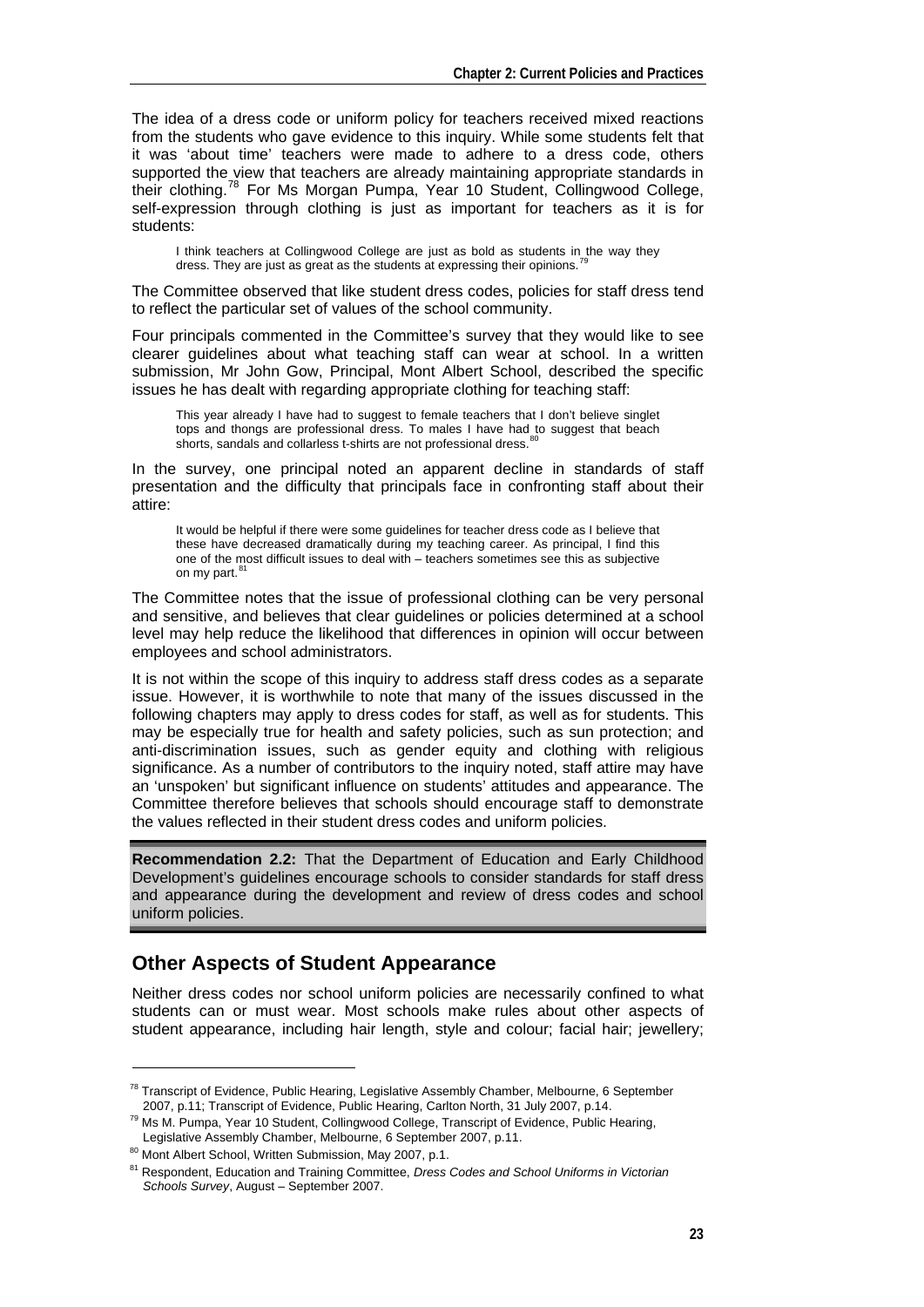**'[If] any forms of individualism, such as piercings or unnatural hair colours, are abolished… [and] there must be no tattoos and no make-up…It almost sounds like the requirements of a military uniform. But high school is not a military operation; high school is an important time of self-reflection and discovery, being creative and opening our minds.'** 

Lizzie Forrest, Year 11 Student, University High **School** 

body and facial piercing; and make-up. Figure 2.5 shows the percentage of schools in each sector (Catholic, government and independent) that make regulations relating to specific aspects of students' personal appearance.

**Figure 2.5: Incidence of rules relating to aspects of student appearance other than clothing in Victorian schools, by sector (%) (2007)** 



Source: Education and Training Committee, *Dress Codes and School Uniforms in Victorian Schools Survey*, August – September 2007.

For almost all aspects of student appearance investigated, schools in the independent sector are the most likely to make regulations. The government sector has the highest proportion of schools that do not make any rules about student appearance. Jewellery is the aspect of student appearance most likely to be regulated in all sectors.<sup>[82](#page-15-0)</sup>

The Committee heard a range of views from students about school rules relating to student appearance. Some students, particularly in older year levels, believe that such rules are an infringement on students' rights:

... it is the student's personal right to do everything in that area.<sup>[83](#page-15-1)</sup>

Students have a right to wear make-up and grow facial hair to ensure that their education does not suffer from a reduced sense of comfort at school.<sup>8</sup>

For other students, such rules have a worthwhile purpose in preventing distractions or unwanted attention:

At our school we also think that boys and girls should not be allowed to wear make-up, apart from lip balm, so that they do not spend half their day worrying about how they look.<sup>[85](#page-15-3)</sup>

Other uniform policy rules need to cover jewellery, hair colour, make-up and piercings to avoid unnecessary individual student attention.

However, for Ms Anna Richardson, Year 6 Student, Spensley Street Primary School, such rules are irrelevant to the core purpose of schooling:

<span id="page-15-0"></span><sup>&</sup>lt;sup>82</sup> Education and Training Committee, *Dress Codes and School Uniforms in Victorian Schools Survey*,<br>August – September 2007.

<span id="page-15-1"></span><sup>83</sup> Mr J. Trew, Year 11 Student, Apollo Bay P–12 College, Transcript of Evidence, Public Hearing, Legislative Assembly Chamber, Melbourne, 6 September 2007, p.7.<br><sup>84</sup> Mr A. Greig, Year 12 Student, Frankston High School, Transcript of Evidence, Public Hearing,

<span id="page-15-2"></span>

<span id="page-15-3"></span>Legislative Assembly Chamber, Melbourne, 6 September 2007, p.9.<br><sup>85</sup> Mr B. Fernando, Year 6 Student, Laburnum Primary School, Transcript of Evidence, Public Hearing,<br>Legislative Council Chamber, Melbourne, 6 September 2007

<span id="page-15-4"></span><sup>86</sup> Mr N. Facey, Year 6 Student, Benalla Primary School, Transcript of Evidence, Public Hearing, Legislative Council Chamber, Melbourne, 6 September 2007, p.6.